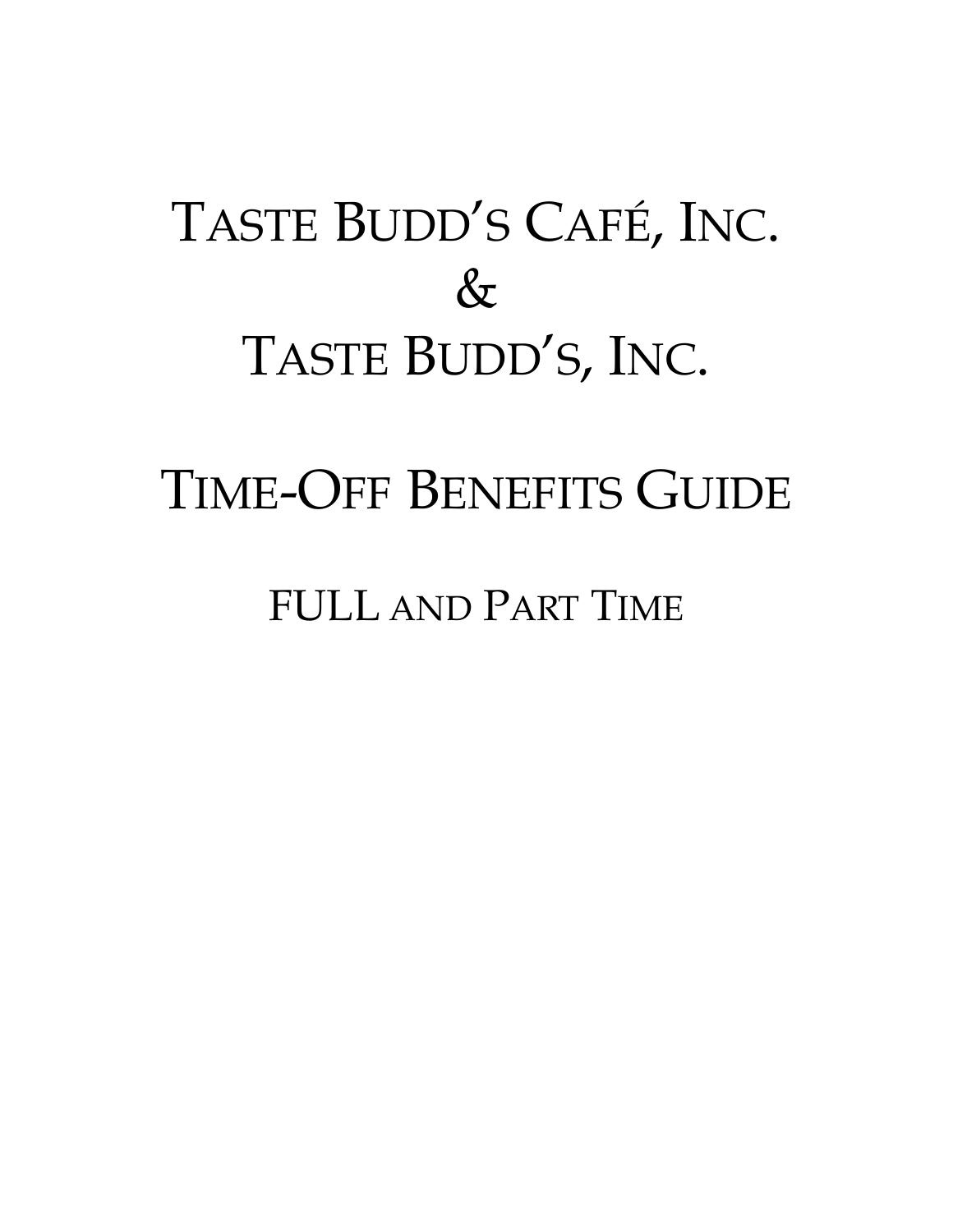## **FULL TIME MANAGEMENT ONLY - VACATION AND PERSONAL DAYS**

*Scheduled time off for rest and relaxation. Pay is equal to 7.5 hours of hourly work per day. There is no paid time off for full time employees who are not management.*

| Eligible Employees:            | Management Employees only (Manager, Assitant Manager, Pastry Chef and Pastry Sous<br>Chef) with at least twelve full months of continuous service. |                                                                                                                   |
|--------------------------------|----------------------------------------------------------------------------------------------------------------------------------------------------|-------------------------------------------------------------------------------------------------------------------|
| Compensation:                  | Paid time off                                                                                                                                      |                                                                                                                   |
| <b>Documentation Required:</b> | Request via online schedule account                                                                                                                |                                                                                                                   |
| <b>Notice Required:</b>        | For one day off :<br>٠<br>For two days off:<br>٠<br>For three-five days off:<br>٠                                                                  | At least 14 days notice is required<br>At least 14 days notice is required<br>At least 45 days notice is required |

- For six to twelve days off: At least 60 days notice is required
- All time off requests or changes to an approved schedule must be made in your online schedule account. Emails and verbal requests will not be considered..

#### ❑ For **FULL TIME (FT) EMPLOYEES**, Vacation/Personal days will be disbursed as follows:

| After one year of continuous FT employment FT<br>employees will receive                       | Five paid days off each year. Days cannot be saved  |
|-----------------------------------------------------------------------------------------------|-----------------------------------------------------|
| After two years of continuous FT employment FT<br>employees will receive                      | Eight paid days off each year. Days cannot be saved |
| After three years of continuous FT employment<br>through retirement FT employees will receive | Ten paid days off each year. Days cannot be saved   |

## **FULL TIME - EMPLOYEE/FAMILY CARE (E/FC)(SEE PAID FAMILY LEAVE INFORMATION AT THE END OF THIS DOCUMENT)**

*Time off due to illness of employee or employee's immediate family member*

| <b>Eligible Employees:</b>     | Management Employees only (Manager, Assistant Manager, Pastry Chef and Pastry Sous<br>Chef) with at least twelve full month's continuous service.                                                                 |  |
|--------------------------------|-------------------------------------------------------------------------------------------------------------------------------------------------------------------------------------------------------------------|--|
| <b>Full Time Compensation:</b> | Paid time off                                                                                                                                                                                                     |  |
| <b>Documentation Required:</b> | Request via online schedule account                                                                                                                                                                               |  |
| <b>Notice Required:</b>        | <b>Notification Requirements</b>                                                                                                                                                                                  |  |
|                                | If it becomes necessary for an employee to miss work, employees are required to<br>$\circ$<br>notify their supervisor at least two hours prior to their scheduled starting time or as<br>soon as possible.        |  |
|                                | Where the need for E/FC is foreseeable, as for planned medical treatments, the<br>$\circ$<br>Company should be notified thirty days in advance or as soon as the employee<br>knows that he or she will miss work. |  |
|                                | An employee must report their absence themselves by telephone unless they are<br>$\circ$<br>physically unable to.                                                                                                 |  |
|                                | $\Box$ If married, "immediate family" is defined as a parent, legal guardian, spouse, or legal dependant.                                                                                                         |  |

- ❑ If single, "immediate family" is defined as a parent, legal guardian, or legal dependant.
- $\Box$  <br> <br>E/FC time will be disbursed as follows:

For **FULL TIME (FT) EMPLOYEES**, E/FC will be disbursed as follows:

1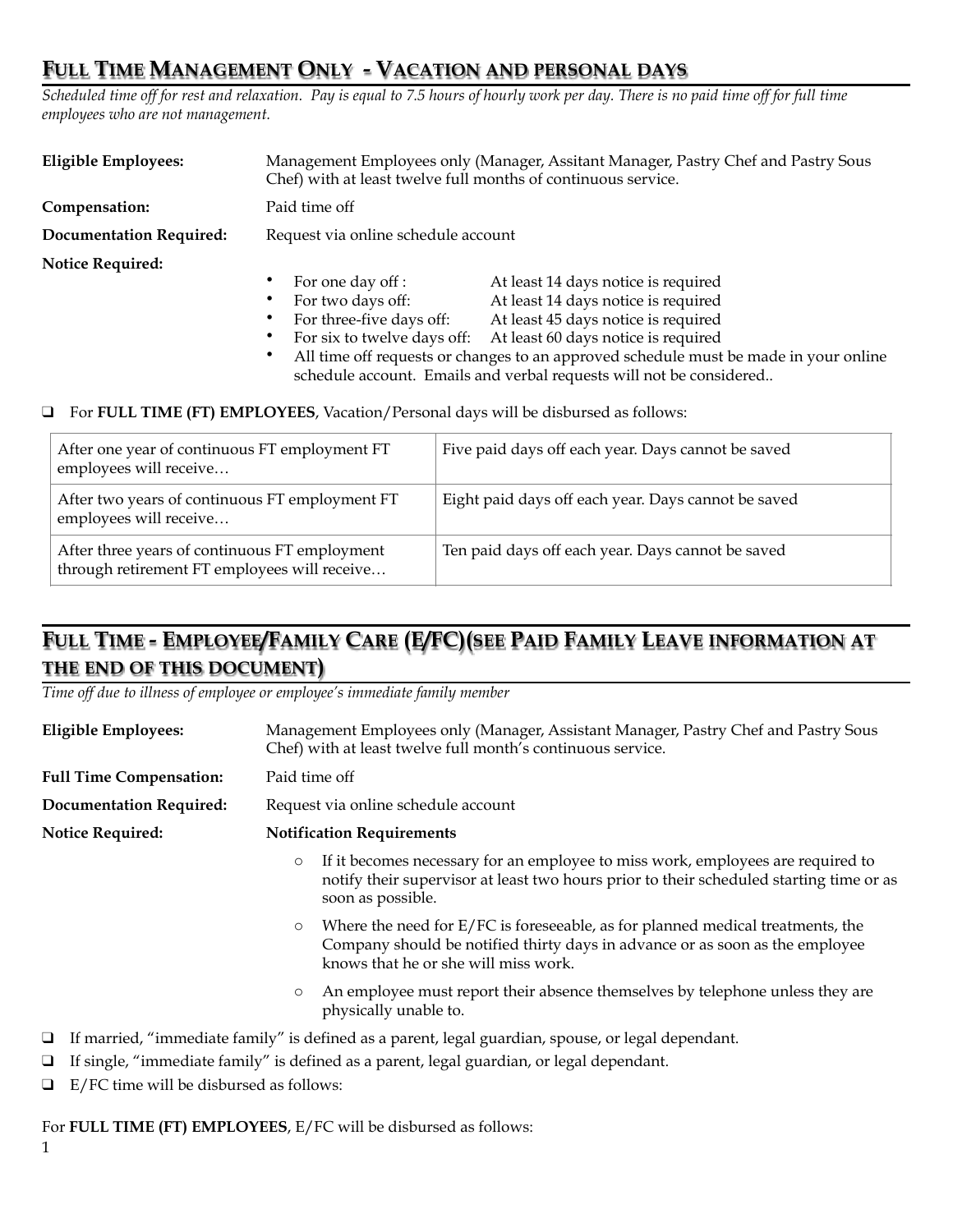## **FULL TIME - EXCUSED TIME OFF WITHOUT PAY (ETOWP)**

*Unpaid time off for personal matters. (This benefit serves to provide employees who are not eligible for paid time off, time off from work that will not negatively impact their attendance record.)*

| Eligible Employees:            | Full Time Employees with at least six weeks continuous service.                                                         |
|--------------------------------|-------------------------------------------------------------------------------------------------------------------------|
| <b>Full Time Compensation:</b> | Time off is Unpaid                                                                                                      |
| <b>Documentation Required:</b> | Request via online schedule account                                                                                     |
| <b>Notice Required:</b>        | 21 days notice*                                                                                                         |
|                                | * One day may be used for an emergency, meaning, you may request to use this benefit with<br>less than 24 hours notice. |

For **FULL TIME EMPLOYEES**, ETOWP will be disbursed as follows:

| After six weeks of continuous FT employment FT<br>employees will receive                    | Two days ETOWP benefit.                                    |
|---------------------------------------------------------------------------------------------|------------------------------------------------------------|
| After six months of continuous FT employment FT<br>employees will receive                   | Two days ETOWP benefit for use over subsequent six months. |
| After one year of continuous FT employment FT<br>employees will receive                     | Five days ETOWP benefit each year.                         |
| After two years of continuous FT employment FT<br>employees will receive                    | Four days ETOWP benefit each year.                         |
| After four years of continuous FT employment FT<br>employees will receive                   | Three days ETOWP benefit each year.                        |
| After six years of continuous FT employment through<br>retirement FT employees will receive | Two days ETOWP benefit each year.                          |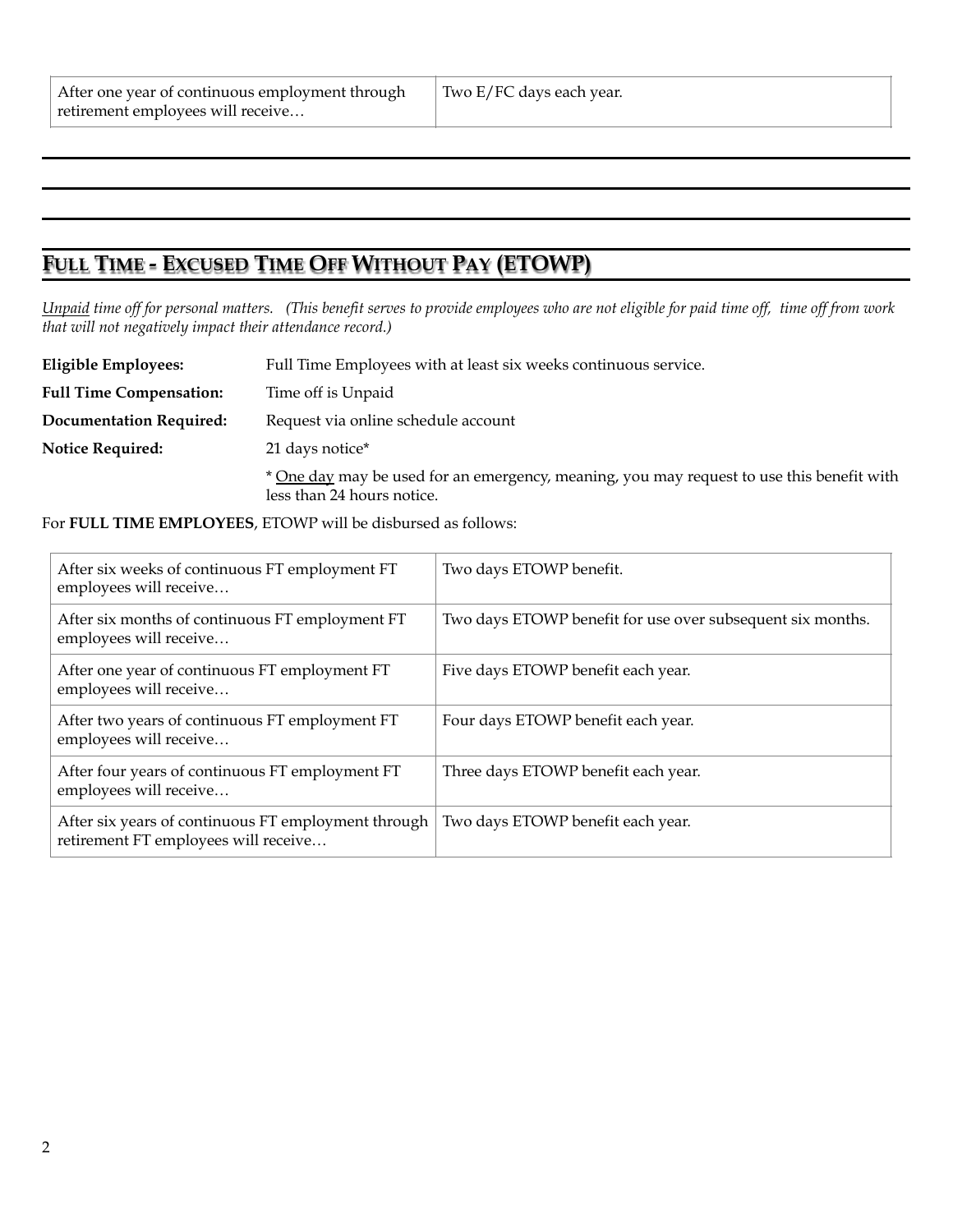## **FULL TIME MANAGEMENT ONLY - BEREAVEMENT**

*Time off due to death of a family member.*

| <b>Eligible Employees:</b>     | Management Employees only (Manager, Assistant Manager, Pastry Chef and Pastry Sous<br>Chef) with at least six months continuous service. |
|--------------------------------|------------------------------------------------------------------------------------------------------------------------------------------|
| <b>Full Time Compensation:</b> | Time off is Paid for one day only                                                                                                        |
| <b>Documentation Required:</b> | A memorial card from funeral home                                                                                                        |
| <b>Notice Required:</b>        | Request via online schedule account                                                                                                      |
| <b>Special Provision:</b>      | Bereavement days must be used in succession; one Bereavement day must include the day of<br>funeral.                                     |

- ❑ In case of the death of a spouse, child, or a spouse's child, an employee may take three continuous Bereavement days.
- ❑ In case of the death of parent or legal guardian, or sibling, an employee may take two continuous Bereavement days.
- ❑ In case of the death of a grandparent, or spouse's parent or legal guardian, an employee may take up to one continuous Bereavement days
- ❑ In case of death of spouse's grandparent, or spouse's sibling, an employee may take up to one Bereavement day.
- ❑ Bereavement days are limited to three days per year.
- $\Box$  If additional time off is necessary, it is recommended that employees utilize any other benefit time that they have remaining.

## **FULL TIME – TIME OFF FOR JURY DUTY**

*Time off for Jury duty.*

| <b>Eligible Employees:</b>         | Full Time Employees.                                                                                                                                                                                                                      |
|------------------------------------|-------------------------------------------------------------------------------------------------------------------------------------------------------------------------------------------------------------------------------------------|
| <b>Full Time Compensation:</b>     | There is no paid time off for hourly full or part time employees for jury duty.                                                                                                                                                           |
| <i>*Salary Employee Provision:</i> | An employee who is paid on a salary basis will not have his or her salary deducted for time<br>spent in jury duty, unless the employee performs no work during the workweek and the<br>employee has used up all applicable paid benefits. |
| <b>Documentation Required:</b>     | Courtroom Summons and Statement of Earnings                                                                                                                                                                                               |
| <b>Notice Required:</b>            | Request via online schedule account within 12 hours of receiving summons.                                                                                                                                                                 |
|                                    |                                                                                                                                                                                                                                           |

- ❑ Employee must report for work if excused early from jury duty.
- ❑ Time Off for Jury Duty does not negatively affect an employee's attendance record.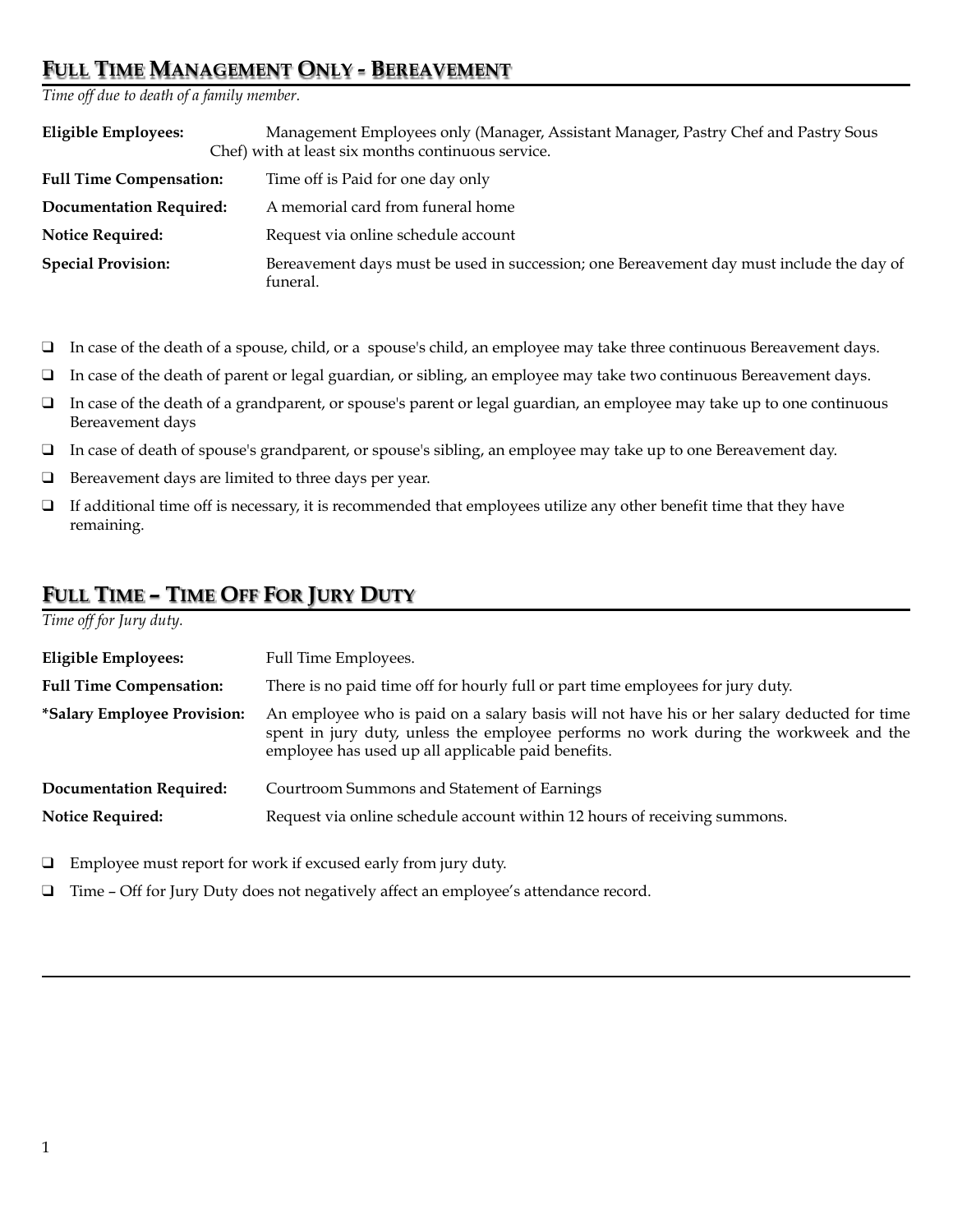o Part Time -Other than sick time(described below) there are no paid time off benefits for part time employees

## **PART TIME - EXCUSED TIME OFF WITHOUT PAY (ETOWP)**

There are four different types of Part Time ETOWP: **Emergency, Regular, Bereavement and Jury Duty.**

| Eligible Employees:            | All Part Time Employees                                                                                                                                       |
|--------------------------------|---------------------------------------------------------------------------------------------------------------------------------------------------------------|
| <b>Part Time Compensation:</b> | Time off is Unpaid for all types                                                                                                                              |
| <b>Documentation Required:</b> | Yes, For Bereavement and Jury Duty                                                                                                                            |
| <b>Notice Required:</b>        | Yes, For Regular and Jury Duty and at least two hours or as soon as possible in emergency.<br>Telephone for emergency and Request via online schedule account |

#### **REGULAR – Foreseeable absence**

**Notice Required:** 21 days notice is appreciated for all requests to be approved(other than emergency) Any requests less than 14 days will not be approved. However employee may use the online schedule account "swap" feature to obtain their own coverage of their shift and task. Covering employees must have completed training and been approved for the specific task they are covering. Covering employees may not work overtime hours unless approved by Chef Budd.

❑ Regular ETOWP is limited to twenty days per year.

#### **BEREAVEMENT – Time off due to death of a family member.**

**Documentation Required:** A memorial card from funeral home

- ❑ In case of the death of a spouse, child, spouse's child, parent or legal guardian, or sibling, an employee may take five continuous Bereavement days.
- ❑ Bereavement days must be used in succession; one Bereavement day must include the day of funeral.
- ❑ Bereavement-ETOWP is limited to five days per year.

#### **JURY DUTY – Time off to serve on a Jury.**

| <b>Documentation Required:</b> | Courtroom Summons                                                         |
|--------------------------------|---------------------------------------------------------------------------|
| <b>Notice Required:</b>        | Within 12 hours of receiving summons. Request via online schedule account |

❑ Jury Duty – ETOWP does not negatively affect an employee's attendance record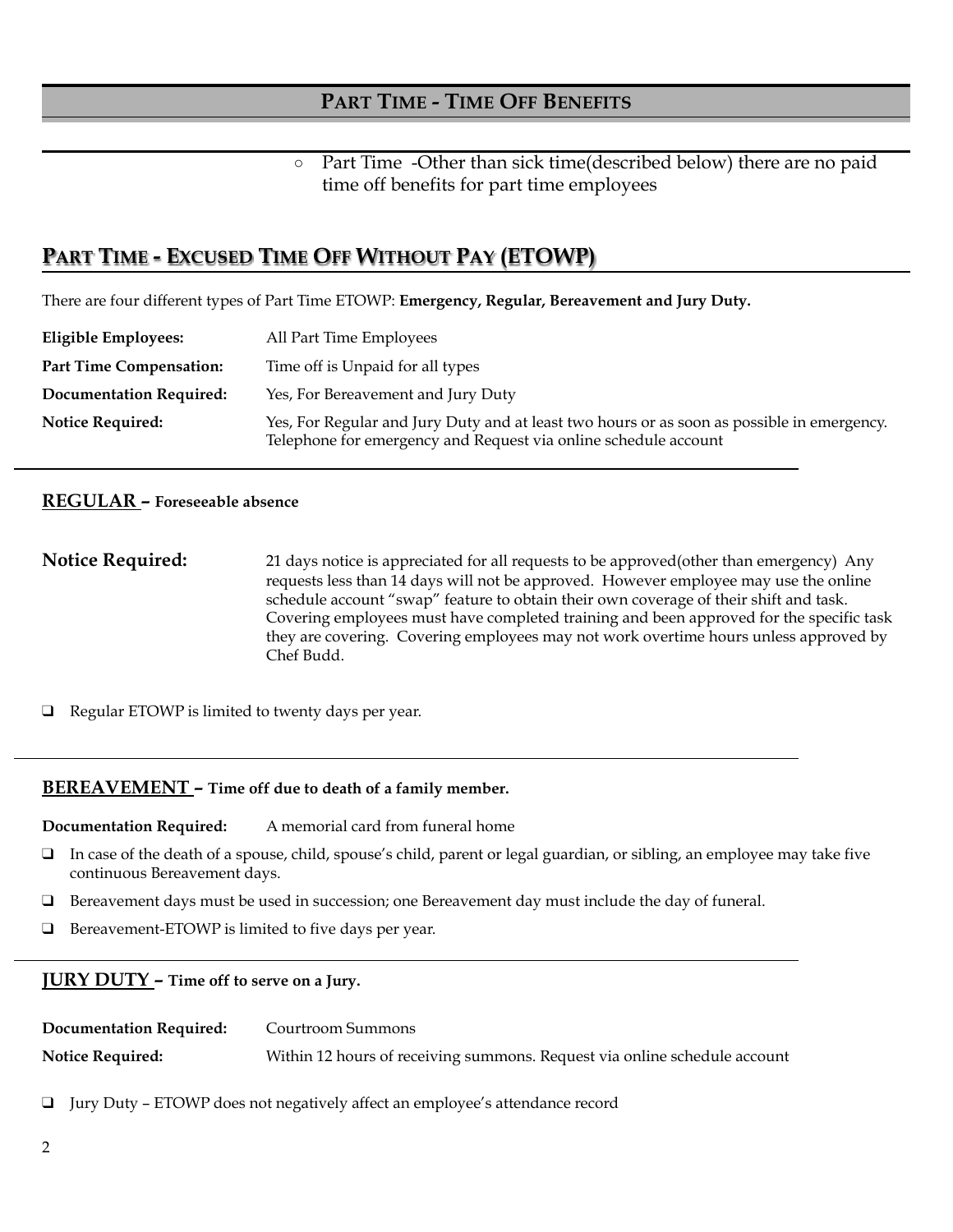## **Sick Leave**

For all employees 1 our of sick pay is accrued for every 30 hours worked. Employees can view their sick pay total on pay check stubs and in online payroll portal at any time.

A note from a licensed medical provider must be provided to your employer for more than three consecutive days of sick leave attesting to both the existence of a need for sick leave and the amount of work hours or days used as sick leave.

#### **Permitted Uses**

After January 1, 2021, employees may use accrued leave following a verbal or written request to their employer for the following reasons impacting the employee or a member of their family for whom they are providing care or assistance with care:

Sick Leave:

- For mental or physical illness, injury, or health condition, regardless of whether it has been diagnosed or requires medical care at the time of the request for leave\*; or
- For the diagnosis, care, or treatment of a mental or physical illness, injury or health condition; or need for medical diagnosis or preventive care.

\*This includes using leave for the recovery of any side effects of the COVID-19 vaccination. Please see ['Guidance on the use of Paid Sick Leave for COVID-19 vaccine recovery time'.](https://dol.ny.gov/system/files/documents/2021/05/psl-and-vaccine-recovery-guidance.pdf)

Safe Leave:

• For an absence from work when the employee or employee's family member has been the victim of domestic violence as defined by the State Human Rights Law, a family offense, sexual offense, stalking, or human trafficking due to any of the following as it relates to the domestic violence, family offense, sexual offense, stalking, or human trafficking: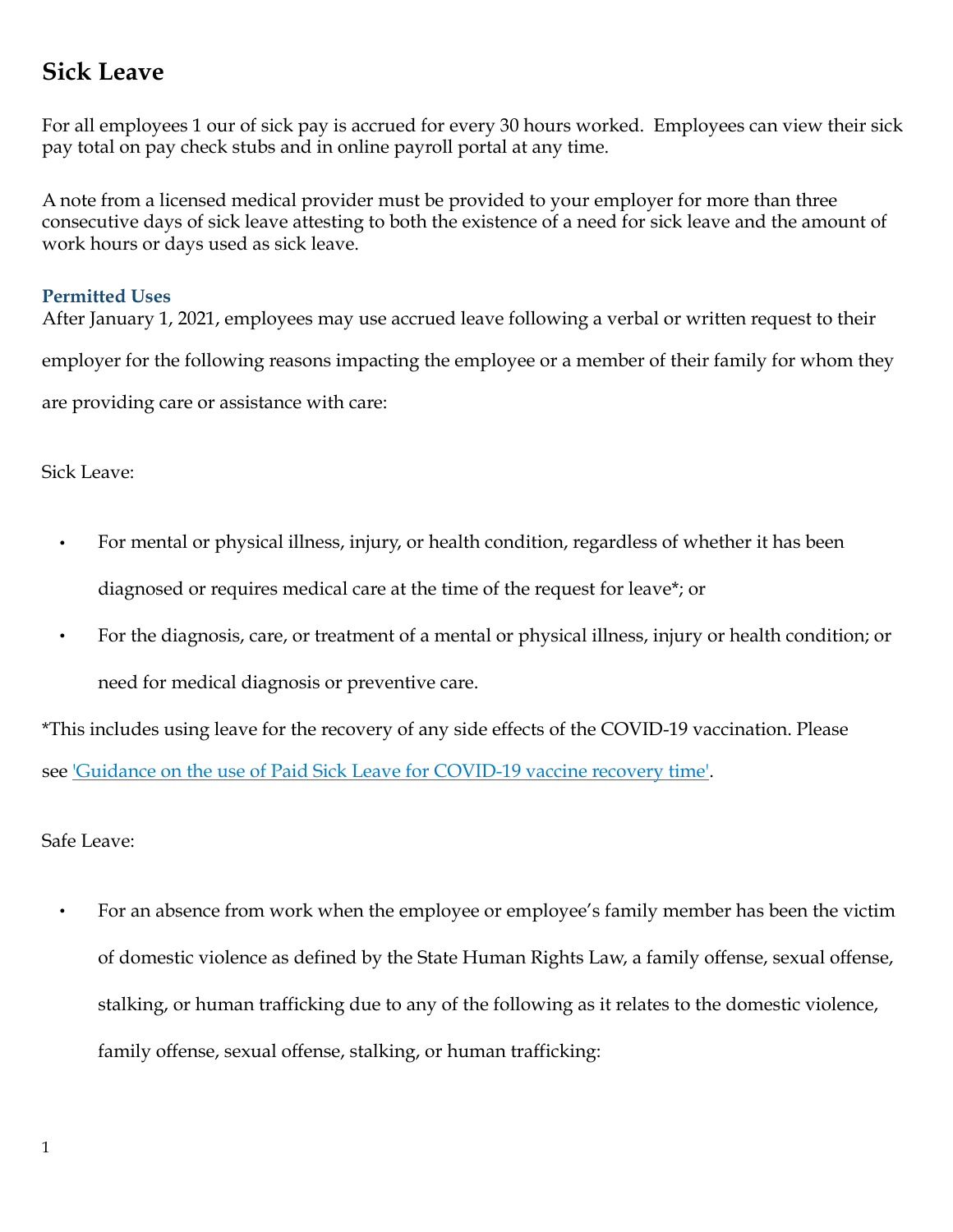- to obtain services from a domestic violence shelter, rape crisis center, or other services program;
- to participate in safety planning, temporarily or permanently relocate, or take other actions to increase the safety of the employee or employee's family members;
- to meet with an attorney or other social services provider to obtain information and advice on, and prepare for or participate in any criminal or civil proceeding;
- to file a complaint or domestic incident report with law enforcement;
- to meet with a district attorney's office;
- to enroll children in a new school; or
- to take any other actions necessary to ensure the health or safety of the employee or the employee's family member or to protect those who associate or work with the employee.

#### **LEAVE INCREMENTS**

Employers are permitted to require that leave be used in increments (e.g., 15 minutes, 1 hour, etc.) but may not set the minimum increment at more than 4 hours.

Employers are permitted to limit the leave taken in any year to the maximum amount required to be provided to such employee (e.g., 40 hours for midsized employers and 56 hours for large employers). Any limitations permitted by the law must be put into writing and either posted or given to employees.

Employers must notify employees in writing or by posting a notice in the worksite, prior to the leave being earned, of any restrictions in their leave policy affecting the employees' use of leave, including any limitations on leave increments.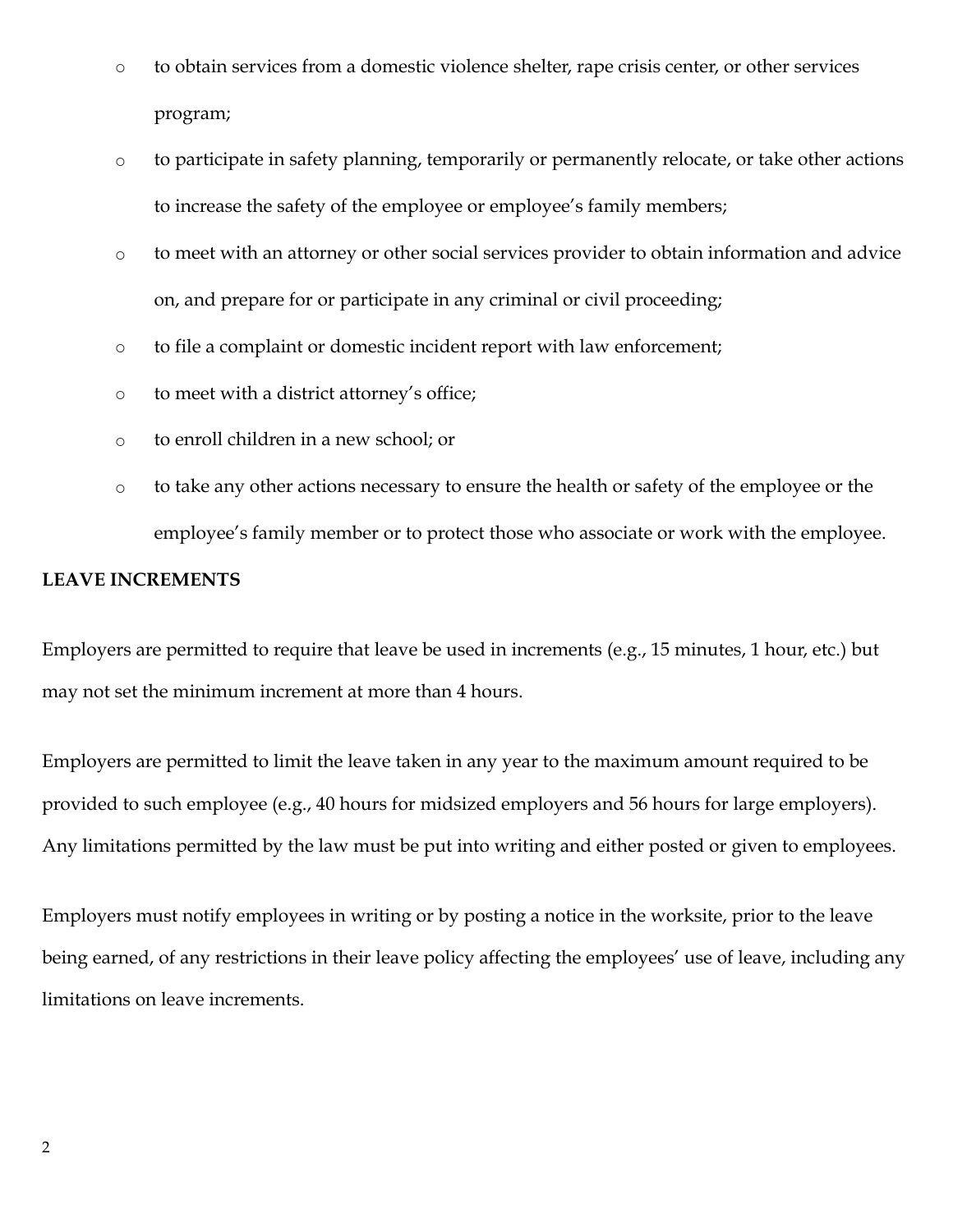## RATE OF PAY

Employees must be paid their normal rate of pay for any paid leave time under this law, or the applicable minimum wage rate, whichever is greater. No allowances or credits (e.g., tip credits) may be claimed for paid leave hours, and employers are prohibited from reducing an employee's rate of pay for sick leave hours only.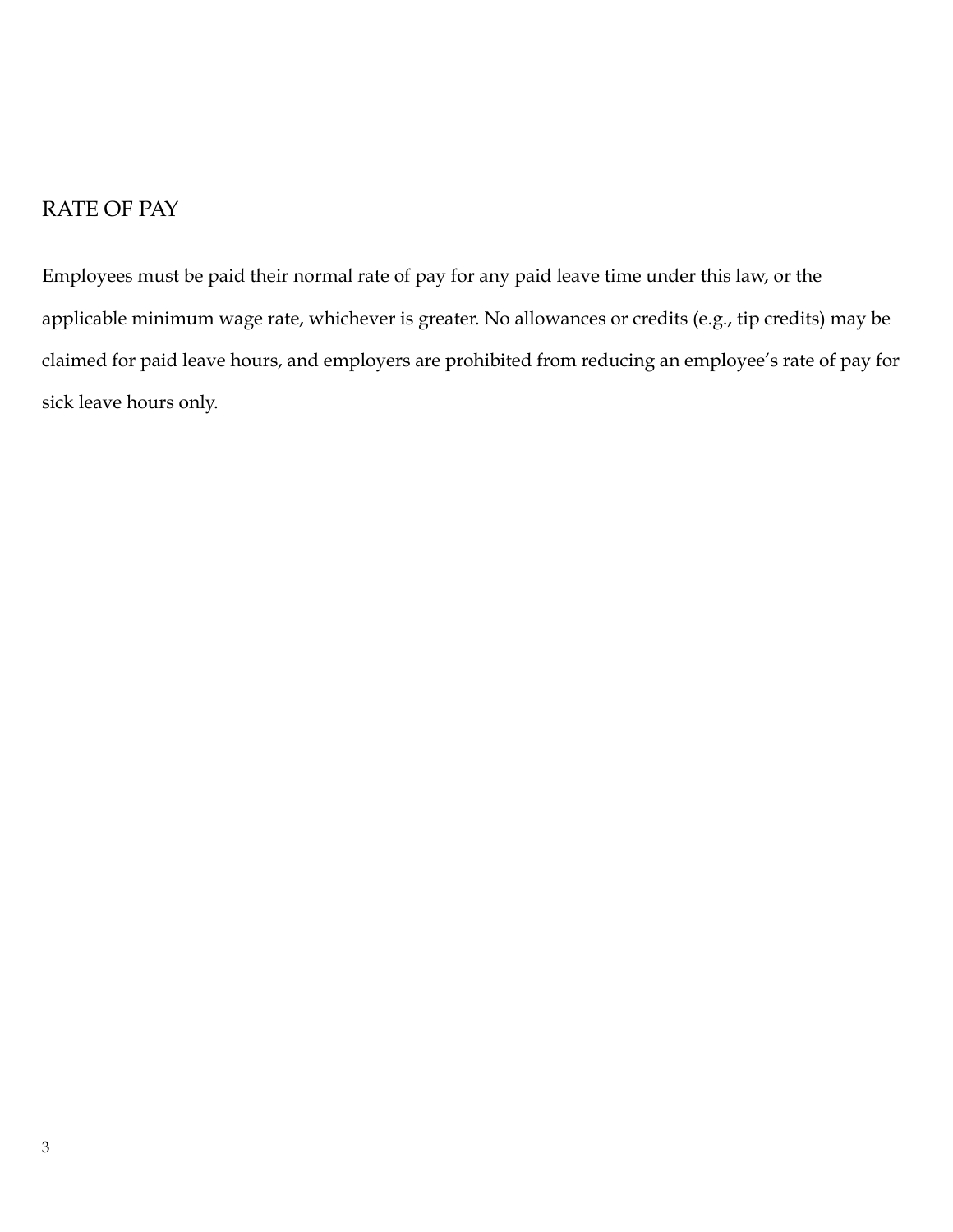Short Term Disability DBL and Paid Family Leave PFL

**Provided for by Article 9 of the Worker s Compensation Law, DBL provides paid time off for employees who injured themselves off the job or have a serious illness that requires a sustained period of time away from work.1 For a maximum of 26 weeks, eligible employees can receive cash benefits of 50% of their average weekly wage, up to the current maximum benefit allowed (\$170/week).2**

> The key differentiator between PFL and DBL is that DBL is taken for YOUR OWN injury or illness, where Paid Family Leave is taken to care for someone else, for example, a member of your immediate family like a child or parent, or bonding with a newborn after delivery.<sup>3</sup>

Eligibility requirements are quite different between DBL and PFL:

|                                                          | <b>DBL</b>                                                                                                                                                                                                                                                                                                    | <b>PFL</b>                                                                                                                                       |
|----------------------------------------------------------|---------------------------------------------------------------------------------------------------------------------------------------------------------------------------------------------------------------------------------------------------------------------------------------------------------------|--------------------------------------------------------------------------------------------------------------------------------------------------|
| <b>Full-time definition</b>                              | Persons working the amount of hours that<br>constitute the specific employer's normal work<br>week                                                                                                                                                                                                            | Persons working 30+ hours/week                                                                                                                   |
| <b>Full-time employees</b>                               | worked at least 4 consecutive weeks for any<br>covered employer(s)                                                                                                                                                                                                                                            | Employed at least 26 consecutive weeks at their<br>current employer                                                                              |
| <b>Part-time employees</b>                               | Completed at least 25 work days at any covered<br>emplover(s)                                                                                                                                                                                                                                                 | Completed at least 175 work days at their current<br>employer                                                                                    |
| <b>Personal or domestic</b><br>employees                 | work at least 40 hours a week (if they work 30 or more days in a calendar year for you)                                                                                                                                                                                                                       |                                                                                                                                                  |
| <b>Transferability of</b><br><b>Qualification Period</b> | Yes, if an employee changes jobs from one<br>covered employer to another, their time worked<br>at the previous employer counts.<br>However, if their previous job was at an exempt<br>employer without voluntary coverage, they have<br>to satisfy the qualification period at their new<br>covered employer. | $\rm No$<br>(If an employee changes jobs from one covered<br>employer to another, their time worked at the<br>previous employer does not count.) |
| What counts towards the<br>qualification period          | Approved vacation, personal, sick time<br>Other time away from work but still considered an employee as long as their PFL coverage is paid for                                                                                                                                                                |                                                                                                                                                  |
| What does not count towards<br>the qualification period  | n/a                                                                                                                                                                                                                                                                                                           | Time out on DBL                                                                                                                                  |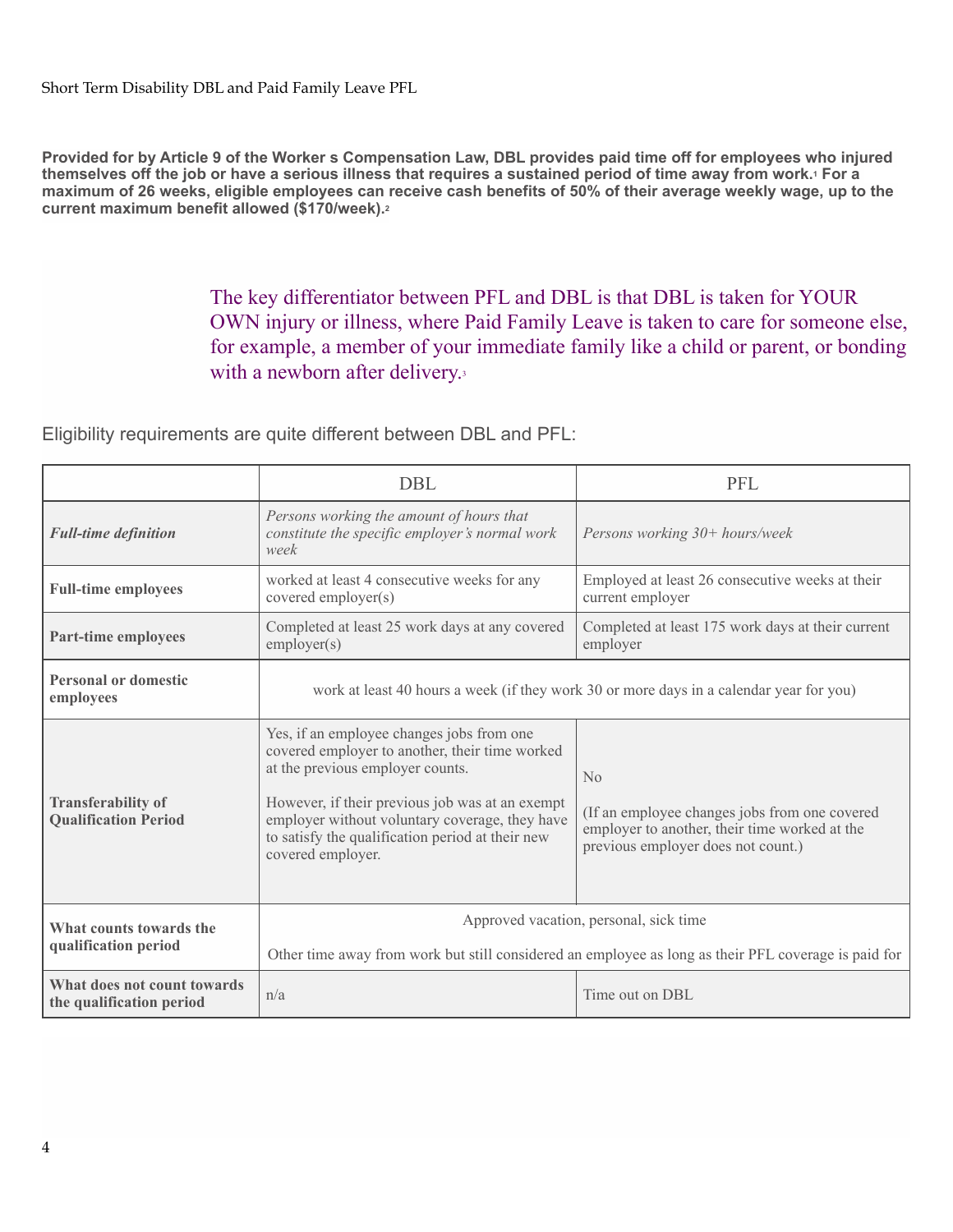|                                      | <b>DBL</b>                                                                                                                                                                                                                                     | <b>PFL</b>                                                                                                                                                                           |  |
|--------------------------------------|------------------------------------------------------------------------------------------------------------------------------------------------------------------------------------------------------------------------------------------------|--------------------------------------------------------------------------------------------------------------------------------------------------------------------------------------|--|
| <b>Benefit Payouts</b>               | 50% of your average weekly wage (AWW)<br>to maximum of \$170/week                                                                                                                                                                              | PFL provides 50% of your AWW capped at<br>50% of NY's AWW in 2018 and gradually<br>increased to up to 67% of the AWW capped<br>at 67% of NY's AWW once fully<br>implemented in 2021. |  |
| <b>Waiting Period</b>                | 7 days (no benefit is paid for the first 7 days)<br>of your illness or disability)                                                                                                                                                             | none (your benefits kick in on the first day<br>of the qualified leave event)                                                                                                        |  |
|                                      | 26 weeks in a consecutive 52-week period                                                                                                                                                                                                       | 8 weeks beginning in 2018 and increasing<br>to a maximum of 12 weeks in 2021 in a<br>consecutive 52-week period                                                                      |  |
| <b>Maximum Leave Duration</b>        | You can't take DBL and PFL at the same time, i.e. receive benefits for both<br>concurrently. They have to be taken in sequence. And if you qualify for both, the<br>combined duration may not exceed 26 weeks in a consecutive 52-week period. |                                                                                                                                                                                      |  |
|                                      |                                                                                                                                                                                                                                                | Yes, even for employers with less than 50<br>employees.                                                                                                                              |  |
| <b>Job Protection While On Leave</b> | None                                                                                                                                                                                                                                           | Employers must provide the same position,<br>or one comparable in wages and benefits, to<br>employees returning from PFL                                                             |  |
| <b>Benefit Offsets</b>               | Benefits are not reduced by PTO such as<br>vacation time, i.e. you can collect DBL<br>benefits while using paid vacation days                                                                                                                  | You can't receive PFL benefits while out on<br>PTO or using sick/<br>vacation days                                                                                                   |  |

Lastly, here are some noteworthy items to compare for employers:

|                                                 | <b>DBL</b>                                                                                                                                                                       | <b>PFL</b>                                                                                                                                                                                                                                                                                                                                                                                     |
|-------------------------------------------------|----------------------------------------------------------------------------------------------------------------------------------------------------------------------------------|------------------------------------------------------------------------------------------------------------------------------------------------------------------------------------------------------------------------------------------------------------------------------------------------------------------------------------------------------------------------------------------------|
| <b>How It's Funded</b>                          | Employer pays the premium to the carrier (unless self-insured) and has option to recoup cost through<br>employee contributions (capped at state-set maximum contribution levels) |                                                                                                                                                                                                                                                                                                                                                                                                |
| <b>Maximum Employee</b><br><b>Contributions</b> | $$0.60$ /week                                                                                                                                                                    | 0.126%* of the employee's weekly wage (capped at<br>New York State's current average weekly wage of<br>$$1,305.92**$ ).<br>This translates into a 2018 maximum contribution of<br>\$1.65/week.<br>*Determined each year by September 30 by the NYS<br>Department of Financial Services - starting 2018<br>**NY Department of Labor releases the annually<br>updated statewide AWW by March 31. |
|                                                 | <b>Employer reimbursement</b>   Yes, if the employee receives salary continuation while out                                                                                      |                                                                                                                                                                                                                                                                                                                                                                                                |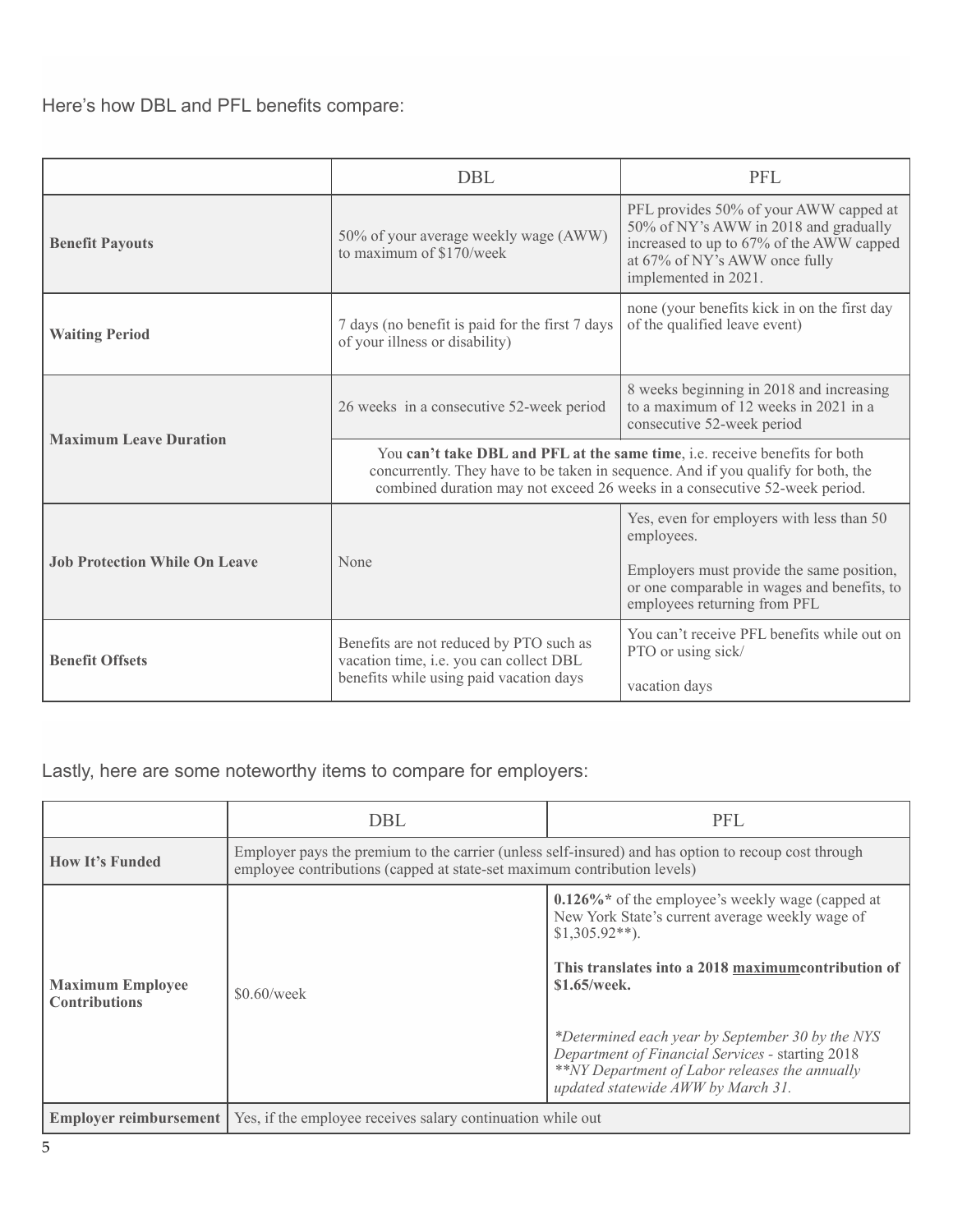### Paid Family Leave

- **Our Carrier is Standard Security Life**
- **There is no other accrued time off that can be used to supplement paid family leave.**
- **PFL does not need to be taken concurrently with any other type of leave**
- **Employees will be responsible for premiums while on leave.**
- **To request PFL contact Chef/Owner Daniel Budd**
- **Premiums are regulated by state law and are not subsidized by Taste Budd's Café, Inc.**